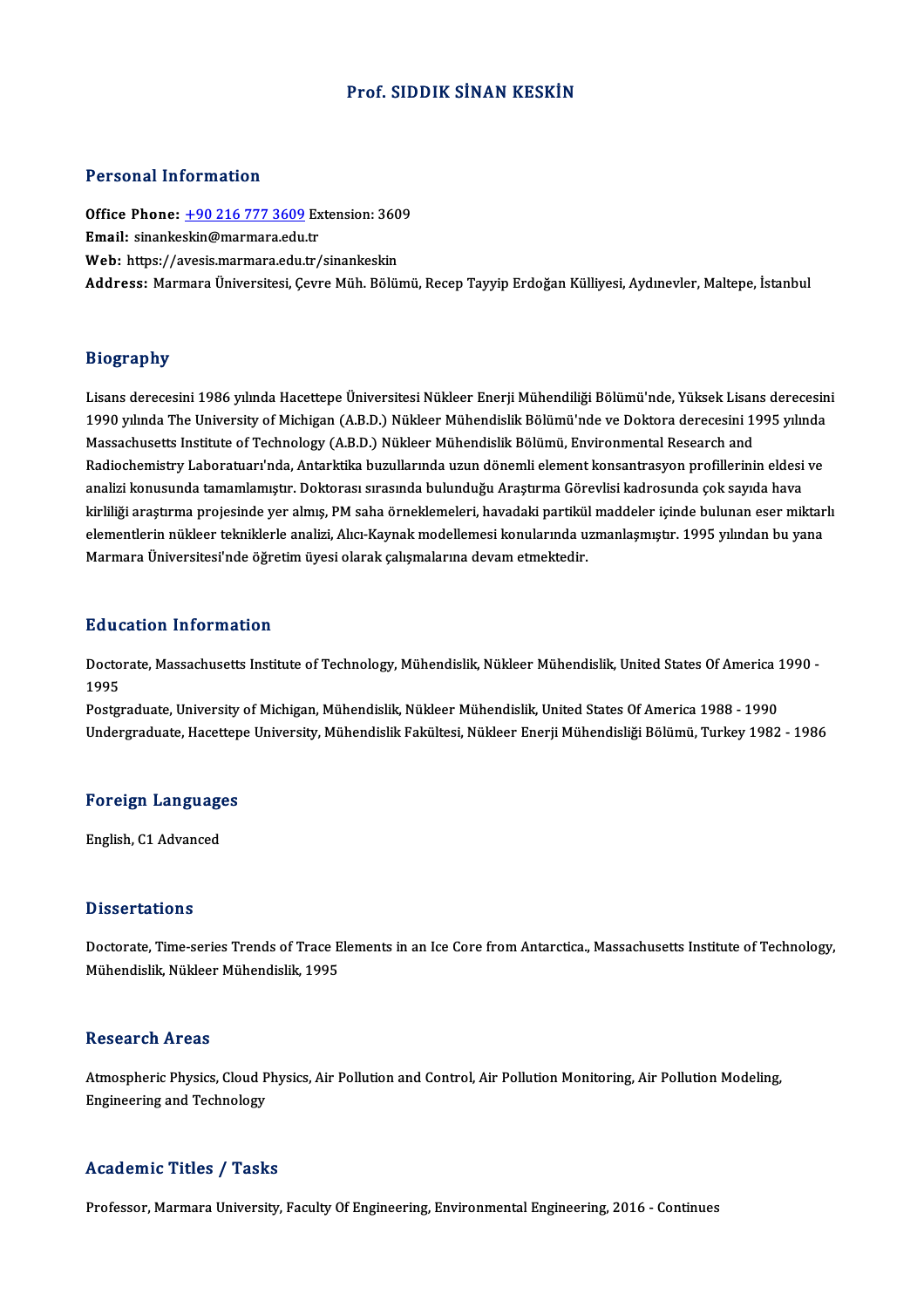Professor, Marmara University, Rectorate, Uluslararası Sürdürülebilirlik Merkezi, 2017 - 2019 Associate Professor, Marmara University, Faculty Of Engineering, Environmental Engineering, 2009 - 2016 Associate Professor, Marmara University, Rectorate, Çevre Sorunları Uygulama ve Araştırma Merkezi, 2013 - 2015 Associate Professor, Marmara University, Faculty Of Engineering, Environmental Engineering, 2009 - 2016<br>Associate Professor, Marmara University, Rectorate, Çevre Sorunları Uygulama ve Araştırma Merkezi, 2013<br>Assistant Prof Associate Professor, Marmara University, Rectorate, Çevre Sorunları Uygulama ve Araştırma<br>Assistant Professor, Marmara University, Faculty Of Engineering, Environmental Engineering<br>Assistant Professor, Marmara University, Assistant Professor, Marmara University, Faculty Of Engineering, Environmental Engineering, 2001 - 2009<br>Assistant Professor, Marmara University, Faculty Of Arts And Sciences, Physics, 1995 - 2001<br>Research Assistant, Massac Assistant Professor, Marmara University, Faculty Of Arts And Sciences, Physics, 1995 - 2001<br>Research Assistant, Massachusetts Institute of Technology, Mühendislik, Nükleer Mühendislik, 1992<br>Researcher, Massachusetts Instit Research Assistant, Massachusetts Institute of Technology, Mühendislik, Nükleer Mühendislik, 1992 -<br>Researcher, Massachusetts Institute of Technology, Engineering, Nuclear Engineering, 1990 - 1992<br>Engineer, University of M Researcher, Massachusetts Institute of Technology, Engineering, Nuclear Engineering, 1990 - 1992<br>Engineer, University of Michigan, Graduate School of Engineering, Nuclear Engineering, 1988 - 1990<br>Research Assistant, Hacett

## Academic and Administrative Experience

Fakülte Kurulu Üyesi, Marmara University, Faculty Of Engineering, Environmental Engineering, 2008 - 2010 reductime und muimmeel derve Enpertence<br>Fakülte Kurulu Üyesi, Marmara University, Faculty Of Engineering, Environmental Engineering, 2008 - 2010<br>Eakülte Vänetim Kurulu Üyesi, Marmara University, Faculty Of Engineering, Env Fakülte Yönetim Kurulu Üyesi, Marmara University, Faculty Of Engineering, Environmental Engineering, 2002 - 2004<br>Enstitü Yönetim Kurulu Üyesi, Marmara University, Faculty Of Arts And Sciences, Physics, 1999 - 2001 Enstitü Yönetim Kurulu Üyesi, Marmara University, Faculty Of Engineering, Environmental Engineering<br>Fakülte Yönetim Kurulu Üyesi, Marmara University, Faculty Of Engineering, Environmental Engineering<br>Enstitü Yönetim Kurulu Fakülte Yönetim Kurulu Üyesi, Marmara University, Faculty Of Engineering, Environmental Engineering<br>Enstitü Yönetim Kurulu Üyesi, Marmara University, Faculty Of Arts And Sciences, Physics, 1999 - 2001<br>Fakülte Yönetim Kurul Enstitü Yönetim Kurulu Üyesi, Marmara University, Faculty Of Arts And<br>Fakülte Yönetim Kurulu Üyesi, Marmara University, Faculty Of Arts And<br>Marmara University, Faculty of Arts and Sciences, Physics, 1998 - 1999 Marmara University, Faculty of Arts and Sciences, Physics, 1998 - 1999<br>Courses

Courses<br>Particulate Control in Air Pollution, Undergraduate, 2021 - 2022<br>Energy and the Environment Undergraduate, 2020, 2021 Eutriculate Control in Air Pollution, Undergraduate, 2021 - .<br>Energy and the Environment, Undergraduate, 2020 - 2021<br>Atmospheris Denesition Prosesses, Desterate, 2021, 2022 Particulate Control in Air Pollution, Undergraduate, 2021 - 2<br>Energy and the Environment, Undergraduate, 2020 - 2021<br>Atmospheric Deposition Processes, Doctorate, 2021 - 2022<br>Multivariate Statistical Mathode in Environmenta Energy and the Environment, Undergraduate, 2020 - 2021<br>Atmospheric Deposition Processes, Doctorate, 2021 - 2022<br>Multivariate Statistical Methods in Environmental Pollution, Doctorate, 2020 - 2021 Atmospheric Deposition Processes, Doctorate, 2021 - 2022<br>Multivariate Statistical Methods in Environmental Pollution, Doctorate<br>Environmental Engineering Hydrology, Undergraduate, 2016 - 2017<br>Special Tenics in Air Pollutio Multivariate Statistical Methods in Environmental Pollution<br>Environmental Engineering Hydrology, Undergraduate, 20<br>Special Topics in Air Pollution, Postgraduate, 2012 - 2013<br>Atmospheric Denosition of Air Pollutante Postgra Environmental Engineering Hydrology, Undergraduate, 2016 - 2017<br>Special Topics in Air Pollution, Postgraduate, 2012 - 2013<br>Atmospheric Deposition of Air Pollutants, Postgraduate, 2011 - 2012<br>Air Pollution II, Postgraduate, Special Topics in Air Pollution, Postgraduate<br>Atmospheric Deposition of Air Pollutants, P<br>Air Pollution-II, Postgraduate, 2010 - 2011<br>Air Pollution Control Dosign, Postgraduate Atmospheric Deposition of Air Pollutants, Postgraduate, 2011 - 2012<br>Air Pollution-II, Postgraduate, 2010 - 2011<br>Air Pollution Control Design, Postgraduate, 2009 - 2010<br>Air Pollution-I, Postgraduate, 2010 - 2011 Air Pollution-II, Postgraduate, 2010 - 2011<br>Air Pollution Control Design, Postgraduate<br>Air Pollution-I, Postgraduate, 2010 - 2011<br>Special Topics in Environmental Engineerii Air Pollution Control Design, Postgraduate, 2009 - 2010<br>Air Pollution-I, Postgraduate, 2010 - 2011<br>Special Topics in Environmental Engineering, Undergraduate, 2009 - 2010<br>Sampling and Analysis of Air Pollutante Postgraduat Air Pollution-I, Postgraduate, 2010 - 2011<br>Special Topics in Environmental Engineering, Undergraduate, 2009<br>Sampling and Analysis of Air Pollutants, Postgraduate, 2009 - 2010<br>Numerical Methods, Undergraduate, 2007 - 2009 Special Topics in Environmental Engineering, Under<br>Sampling and Analysis of Air Pollutants, Postgradu<br>Numerical Methods, Undergraduate, 2007 - 2008<br>Advanced Topics in Air Pollution, Undergraduate Sampling and Analysis of Air Pollutants, Postgraduate, 2009 - 2<br>Numerical Methods, Undergraduate, 2007 - 2008<br>Advanced Topics in Air Pollution, Undergraduate, 2007 - 2008<br>Costesbuical Engineering Undergraduate, 2002 - 2004 Numerical Methods, Undergraduate, 2007 - 2008<br>Advanced Topics in Air Pollution, Undergraduate, 2007<br>Geotechnical Engineering, Undergraduate, 2003 - 2004<br>Environmental Engineering Ecology, Undergraduate, 20 Advanced Topics in Air Pollution, Undergraduate, 2007 - 2008<br>Geotechnical Engineering, Undergraduate, 2003 - 2004<br>Environmental Engineering Ecology, Undergraduate, 2003 - 2004 Environmental Engineering Ecology, Undergraduate, 2003 - 2004<br>Advising Theses

Advising Theses<br>Keskin S. S. , Özkurt N., Evaluation of air and noise pollution sourced from road traffic in Trabzon city and examination of<br>the relationship between them. Pestspeduate M.NESE(Student), 2017 the vieting incode<br>Keskin S. S. , Özkurt N., Evaluation of air and noise pollution sourced fr<br>the relationship between them, Postgraduate, M.NEŞE(Student), 2017<br>Keskin S. S. , Sannaroğlu B. Quality oriented process develop Keskin S. S. , Özkurt N., Evaluation of air and noise pollution sourced from road traffic in Trabzon city and examination<br>the relationship between them, Postgraduate, M.NEŞE(Student), 2017<br>Keskin S. S. , Sennaroğlu B., Qua

the relationship between them, Postgraduate, M.NEŞE(Student), 2017<br>Keskin S. S. , Sennaroğlu B., Quality oriented process development via statistical ana<br>footprint: An application in textile industry, Postgraduate, M.ERDİL Keskin S. S. , Sennaroğlu B., Quality oriented process development via statistical analysis for carbon, water, and energy<br>footprint: An application in textile industry, Postgraduate, M.ERDİL(Student), 2017<br>Keskin S. S. , D

footpr<br>Keskir<br>2011<br>Keskir Keskin S. S. , Determination of Elemental Concentration Profiles in Tuz Lake Sediments, Postgraduate, Ö.Güner(Student<br>2011<br>Keskin S. S. , Determination of Indoor Air Particulate Matter Mass and Elemental Concentrations in

2011<br>Keskin S. S. , Determination of Indoor Air Particulate Matter Mass and Elemental Concentrations in a Selected Hospital,<br>Postgraduate, S.Kılıç(Student), 2010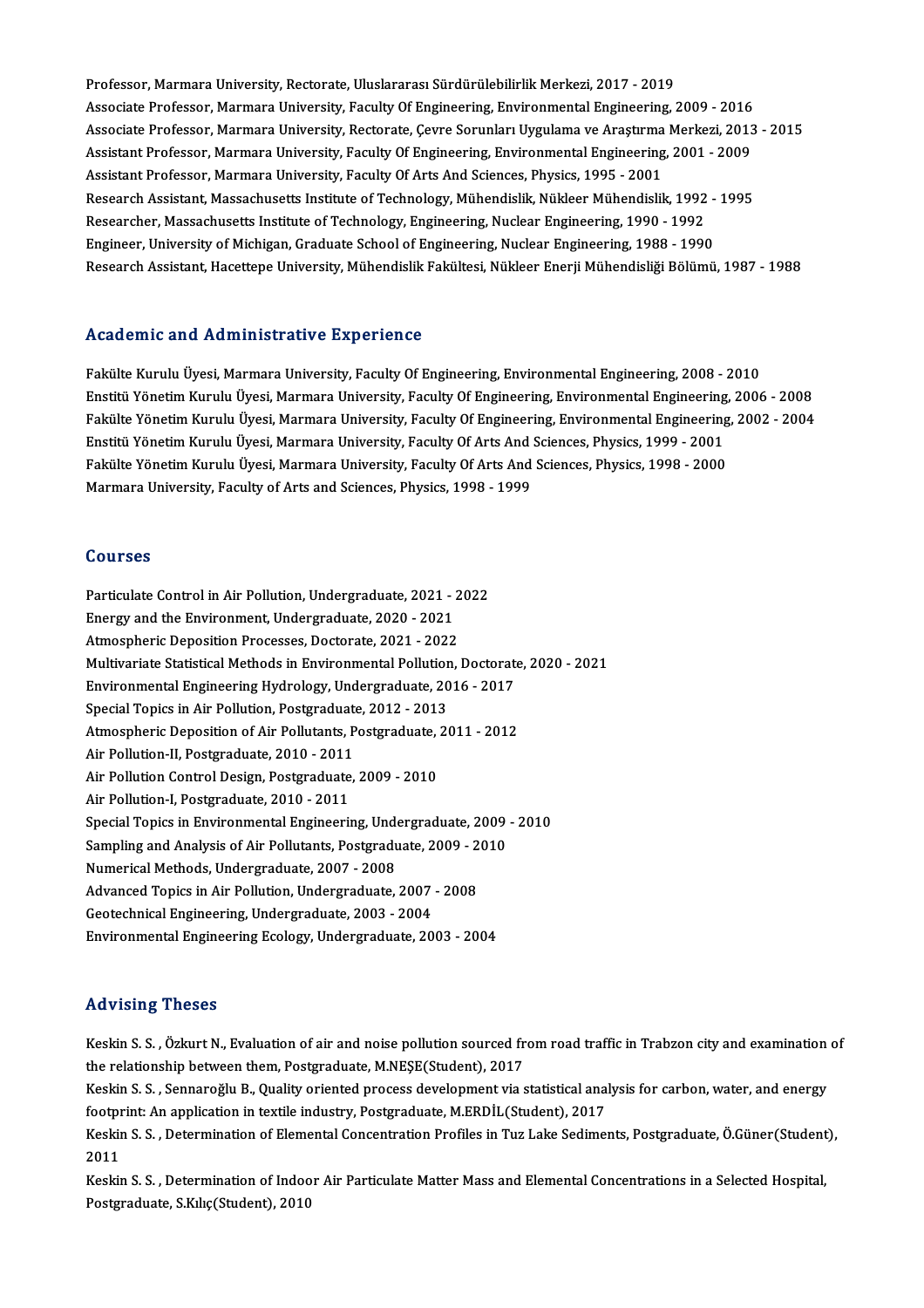Keskin S.S., Lacoursiere J.O., Yağış Sularının Sürdürülebilir Yönetimi, Postgraduate, S.Levi(Student), 2007 Keskin S. S. , Lacoursiere J. O. , Yağış Sularının Sürdürülebilir Yönetimi, Postgraduate, S.Levi(Student), 2007<br>Keskin S. S. , İstanbul Trafiğinde İETT Otobüsleri İç Ortam Havasında Partikül Madde Element Konsantrasyonları Keskin S. S. , Lacoursiere J. O. , Yağış Sularının Sürdür<br>Keskin S. S. , İstanbul Trafiğinde İETT Otobüsleri İç Or<br>Belirlenmesi, Postgraduate, E.Dilmaç(Student), 2005<br>Keskin S. S. , Determination of Bertisulate Metter Fler Keskin S. S. , İstanbul Trafiğinde İETT Otobüsleri İç Ortam Havasında Partikül Madde Element Konsantrasyonlarının<br>Belirlenmesi, Postgraduate, E.Dilmaç(Student), 2005<br>Keskin S. S. , Determination of Particulate Matter Eleme Belirlenmesi, Postgraduate, E.Dilmaç(Student), 2005<br>Keskin S. S. , Determination of Particulate Matter Elemental Concentrations in Selected Primary Schools in Istanbul,<br>Turkey, Postgraduate, D.Ekmekcioğlu(Student), 2005

## Research Infrastructure Information

- Keskin S. S., X-Ray Fluorescence Laboratory, January 2004
- Keskin S.S., Gas Chromatography Mass Spectrometry Laboratory, January 2003 Keskin S. S. , X-Ray Fluorescence Laboratory, January 200<br>Keskin S. S. , Gas Chromatography Mass Spectrometry Lal<br>Keskin S. S. , X-Ray Diffraction Laboratory, January 2002<br>Keskin S. S. , Air Pollution Laboratory, Sontomber Keskin S. S. , Gas Chromatography Mass Spectrometry L<br>Keskin S. S. , X-Ray Diffraction Laboratory, January 2002<br>Keskin S. S. , Air Pollution Laboratory, September 2001
- 
- 

# Keskin S. S. , Air Pollution Laboratory, September 2001<br>Articles Published in Journals That Entered SCI, SSCI and AHCI Indexes

- rticles Published in Journals That Entered SCI, SSCI and AHCI Indexes<br>I. Application of reduction scenarios on traffic-related NOx emissions in Trabzon, Turkey<br>Terel Ozur M.N., Sari D. Orlnut N. KESKIN S.S. Text Theorem I Journals That affects<br>Application of reduction scenarios on traff<br>Tezel-Oguz M. N., Sari D., Ozkurt N., KESKİN S. S.<br>ATMOSPUERIC POLLUTION RESEARCH vol 11 m Application of reduction scenarios on traffic-related NOx emissions in Trabzon, Turkey<br>Tezel-Oguz M. N. , Sari D., Ozkurt N., KESKİN S. S.<br>ATMOSPHERIC POLLUTION RESEARCH, vol.11, no.12, pp.2379-2389, 2020 (Journal Indexed Tezel-Oguz M. N., Sari D., Ozkurt N., KESKİN S. S.<br>ATMOSPHERIC POLLUTION RESEARCH, vol.11, no.12, pp.2379-2389, 2020 (Journa<br>II. Combined NOx and noise pollution from road traffic in Trabzon, Turkey<br>Tegel M. N., Sari D. Og ATMOSPHERIC POLLUTION RESEARCH, vo<br>Combined NOx and noise pollution from<br>Tezel M. N. , Sari D., Ozkurt N., KESKİN S. S.<br>Science of the Tetal Environment vol 606 Combined NOx and noise pollution from road traffic in Trabzon,<br>Tezel M. N. , Sari D., Ozkurt N., KESKİN S. S.<br>Science of the Total Environment, vol.696, 2019 (Journal Indexed in SCI)<br>Indeen air perticulate matter expecure
	-
- Tezel M. N. , Sari D., Ozkurt N., KESKİN S. S.<br>Science of the Total Environment, vol.696, 2019 (Journal Indexed in SCI)<br>III. Indoor air particulate matter exposure of commuter bus passengers in Istanbul, Turkey<br>ERECTIN S. Science of the Total Env<br>Indoor air particulat<br>KESKİN S. S. , Dilmac E.<br>INDOOP AND PHILT EN Indoor air particulate matter exposure of commuter bus passengers in Istanbul, T<br>KESKİN S. S. , Dilmac E.<br>INDOOR AND BUILT ENVIRONMENT, vol.26, no.3, pp.337-346, 2017 (Journal Indexed in SCI)<br>Comprehensive sharesterization KESKİN S. S. , Dilmac E.<br>INDOOR AND BUILT ENVIRONMENT, vol.26, no.3, pp.337-346, 2017 (Journal Indexed in SCI)<br>IV. Comprehensive characterization of chitosan/PEO/levan ternary blend films

- Bostan M., Mutlu E. C., Kazak H., KESKİN S. S., Oner E. T., EROĞLU M. S. Comprehensive characterization of chitosan/PEO/levan ternary blend fil<br>Bostan M., Mutlu E. C. , Kazak H., KESKİN S. S. , Oner E. T. , EROĞLU M. S.<br>CARBOHYDRATE POLYMERS, vol.102, pp.993-1000, 2014 (Journal Indexed in SCI)<br>
- V. INVESTIGATION OF ANTIMICROBIAL ACTIVITY AND MORPHOLOGICAL PROPERTIES OF METAL CARBOHYDRATE POLYMERS, vol<br>INVESTIGATION OF ANTIMIC<br>COATED TEXTILE SURFACES ASLAN N., ŞENTÜRK K., ŞEN T., ÇORUHLU T., VARTÜRK İ., ŞEKER S., SHAHIDI S., DOBROVOLSKIY A. M. , TSIOLKO V.<br>V. , MATSEVICH S. V. , et al. COATED TEXTILE SURFACES ASLAN N., ŞENTÜRK K., ŞEN T., ÇORUHLU T., VARTÜRK İ., ŞEKER S., SHAHIDI S., DOBROVOLSKIY A. M. ,<br>V. , MATSEVICH S. V. , et al.<br>PROBLEMS OF ATOMIC SCIENCE AND TECHNOLOGY, no.6, pp.208-211, 2014 (Journal Indexed in SCI)<br>Onti V., MATSEVICH S.V., et al.<br>PROBLEMS OF ATOMIC SCIENCE AND TECHNOLOGY, no.6, pp.208-211, 2014 (Journal Indexed in SCI)<br>VI. Optical properties and chemical behavior of Laser-dye Coumarin-500 and the influence of<br>atmospharis
- PROBLEMS OF ATOMIC SCIENCE AN<br>Optical properties and chemical<br>atmospheric corona discharges<br>PESVIN S.S. Aslan N. Bauraksakan Optical properties and chemical be<br>atmospheric corona discharges<br>KESKİN S. S. , Aslan N., Bayrakceken N.<br>SPECTPOCHIMICA ACTA PAPT A MOLE

atmospheric corona discharges<br>KESKİN S. S. , Aslan N., Bayrakceken N.<br>SPECTROCHIMICA ACTA PART A-MOLECULAR AND BIOMOLECULAR SPECTROSCOPY, vol.72, no.2, pp.254-259,<br>2009 (Journal Indexed in SCI) KESKİN S. S. , Aslan N., Bayrako<br>SPECTROCHIMICA ACTA PART<br>2009 (Journal Indexed in SCI)<br>Structure elugidation of las SPECTROCHIMICA ACTA PART A-MOLECULAR AND BIOMOLECULAR SPECTROSCOPY, vol.72, no.2, pp.254-259<br>2009 (Journal Indexed in SCI)<br>VII. Structure elucidation of laser dye coumarin-540A by joint application of X-ray diffraction, X-

- 2009 (Journal Indexed in SCI)<br>Structure elucidation of laser dye coumarin-540A by joint applic<br>fluorescence, prompt fluorescence, UV and visible spectroscopy<br>Keskin S.S., Aslan N. Bayraksakan E Structure elucidation of laser dy<br>fluorescence, prompt fluorescene<br>Keskin S. S. , Aslan N., Bayrakceken F.<br>SPECTROCHIMICA ACTA RAPT A MOI fluorescence, prompt fluorescence, UV and visible spectroscopy<br>Keskin S. S. , Aslan N., Bayrakceken F.<br>SPECTROCHIMICA ACTA PART A-MOLECULAR AND BIOMOLECULAR SPECTROSCOPY, vol.67, pp.762-766, 2007<br>(Jaurnal Indoved in SCI) Keskin S. S. , Aslan N., Bay<br>SPECTROCHIMICA ACTA<br>(Journal Indexed in SCI)<br>Sharactarization of in SPECTROCHIMICA ACTA PART A-MOLECULAR AND BIOMOLECULAR SPECTROSCOPY, vol.67, pp.762-766, 2007<br>(Journal Indexed in SCI)<br>VIII. Characterization of indoor air particulate matter in selected elementary schools in Istanbul, Turk
- (Journal Indexed in SCI)<br>Characterization of indo<br>Ekmekcioglu D., Keskin S. S. VIII. Characterization of indoor air particulate matter in selected elementary schools in Istanbul, Turkey

INDOOR AND BUILT ENVIRONMENT, vol.16, no.2, pp.169-176, 2007 (Journal Indexed in SCI)

IX. Tracking the El Nino events from Antarctic ice core records

JOURNAL OF RADIOANALYTICAL AND NUCLEAR CHEMISTRY, vol.259, no.1, pp.199-202, 2004 (Journal Indexed in<br>SCI) Keskin S. S., Olmez I.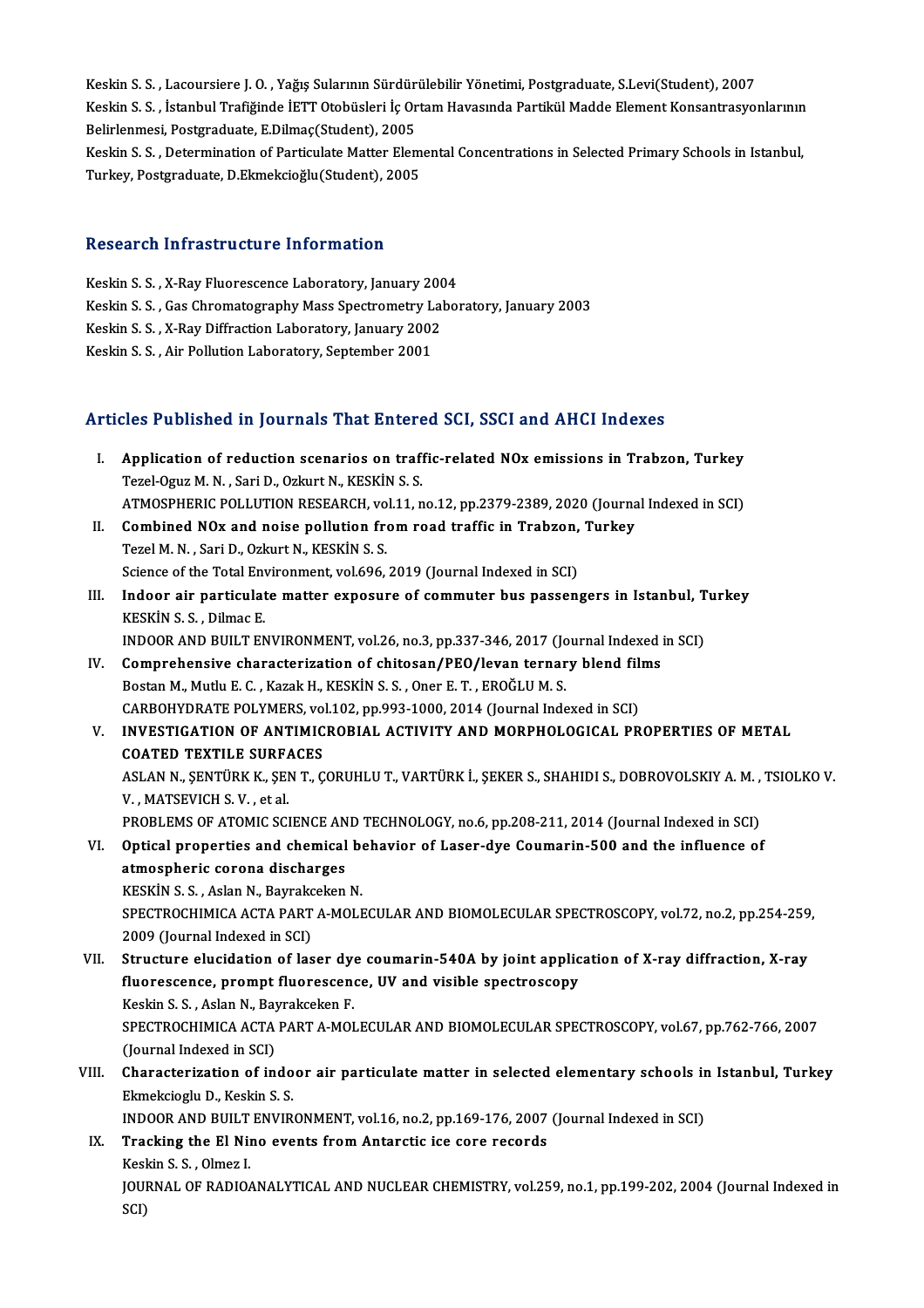- X. Seasonal patterns of atmospheric trace element concentrations in Upstate New York, USA<br>Qlmer L. Gully G. Aree N. Keekin S. S. Seasonal patterns of atmospheric<br>Olmez I., Gullu G., Aras N., Keskin S. S.<br>JOUPNAL OF PADJOANAL YTICAL AN Seasonal patterns of atmospheric trace element concentrations in Upstate New York, USA<br>Olmez I., Gullu G., Aras N., Keskin S. S.<br>JOURNAL OF RADIOANALYTICAL AND NUCLEAR CHEMISTRY, vol.259, no.1, pp.157-162, 2004 (Journal In Olme<br>JOUR<br>SCI)<br>Wet JOURNAL OF RADIOANALYTICAL AND NUCLEAR CHEMISTRY, vol.259, no<br>SCI)<br>XI. Wet deposition flux of trace elements to the Adirondack region<br>HILANC Y. KESKIN S.S. CÜLLÜ C. ÖLMEZ İ
- SCI)<br>Wet deposition flux of trace elements t<br>HUANG X., KESKİN S. S. , GÜLLÜ G., ÖLMEZ İ.<br>JOUPNAL OE PADJOANALYTICAL AND NUCL Wet deposition flux of trace elements to the Adirondack region<br>HUANG X., KESKİN S. S. , GÜLLÜ G., ÖLMEZ İ.<br>JOURNAL OF RADIOANALYTICAL AND NUCLEAR CHEMISTRY, vol.247, no.2, pp.317-323, 2001 (Journal Indexed in<br>SCD HUA<br>JOUR<br>SCI)<br>Boss JOURNAL OF RADIOANALYTICAL AND NUCLEAR CHEMISTRY, vol.247, no.2, pp.317-323, 2001 (Journal Ind<br>SCI)<br>XII. Possible Roles of Transition Metals in Cloudwater Relative to the Solar Short Wave Radiation<br>Absorption Anomaly
- SCI)<br>Possible Roles of Tra<br>Absorption Anomaly<br>HUANC Y *V*ECVIN S S Possible Roles of Transition Metals in<br>Absorption Anomaly<br>HUANG X., KESKİN S. S. , PINK F., ÖLMEZ İ.<br>TURKISH JOURNAL OF CHEMISTRY vel 21

Absorption Anomaly<br>HUANG X., KESKİN S. S. , PINK F., ÖLMEZ İ.<br>TURKISH JOURNAL OF CHEMISTRY, vol.21, pp.369-375, 1997 (Journal Indexed in SCI Expanded)

## Articles Published in Other Journals

- I. Investigation on surface electrical and optical properties of ITO AG ITO coated glass ASLAN N., ŞEN T., ÇORUHLU T., ŞENTÜRK K., KESKİN S. S. , ŞEKER S., DOBROVOLSKIY A. Investigation on surface electrical and optical properties of ITO AG ITO coated glass<br>ASLAN N., ŞEN T., ÇORUHLU T., ŞENTÜRK K., KESKİN S. S. , ŞEKER S., DOBROVOLSKIY A.<br>Problems of Atomic Science and Technology, vol.95, pp
- II. Heavy metal characterization of road dust and possible contribution to ambient air PM<br>KESKIN S. S., KUS H. M. Problems of Atomic Science<br>Heavy metal characte<br>KESKİN S. S. , KUS H. M.<br>Journal of International Heavy metal characterization of road dust and possible contribution to ambient air PM<br>KESKİN S. S. , KUS H. M.<br>Journal of International Environmental Application & Science, vol.9, pp.597-602, 2014 (Refereed Journals of Oth KESKİN S. S.<br>Journal of Int<br>Institutions)<br>Traffic rola: Journal of International Environmental Application & Science, vol.9, pp.597-602, 2014 (Refereed<br>Institutions)<br>III. Traffic related noise pollution on a university campus Modelling and measurements<br>TIMAT KESKIN S S
- Institutions)<br>Traffic related nois<br>TUNA T., KESKİN S. S.<br>Journal of Solauk Unis Traffic related noise pollution on a university campus Modelling and measurements<br>TUNA T., KESKİN S. S.<br>Journal of Selçuk University Natural and Applied Science, pp.186-197, 2013 (Other Refereed National Journals)<br>The shao

TUNA T., KESKIN S. S.<br>Journal of Selçuk University Natural and Applied Science, pp.186-197, 2013<br>IV. The chaotic points and XRD analysis of Hg based superconductors<br>ASLAN CATALTEPE Ö., GÜVEN ÖZDEMIR Z., KESKIN S. S. , ONBA Journal of Selçuk University Natural and Applied Science, pp.186-197,<br>The chaotic points and XRD analysis of Hg based supercondu<br>ASLAN ÇATALTEPE Ö., GÜVEN ÖZDEMİR Z., KESKİN S. S. , ONBAŞLI Ü.<br>Journal of Physics: Conferenc Journal of Physics: Conference Series, vol.153, pp.12002, 2009 (Refereed Journals of Other Institutions)

## Books&Book Chapters

- ooks & Book Chapters<br>I. Fen ve Mühendislik için Teknoloji Güncellemeli Serway<br>SACUÖ A. KESKİN S.S. TAV C. DUMUDAĞE YUMAK YAHS SAÇLI Ö. A. , KESKİN S. S. , TAV C., DUMLUDAĞ F., YUMAK YAHŞİ A., AVGIN İ.<br>PALME Yayınevi, İstanbul, 2021 Fen ve Mühendislik için Tekr<br>SAÇLI Ö. A. , KESKİN S. S. , TAV C.<br>PALME Yayınevi, İstanbul, 2021<br>Multidisisinlinarı: Annroash SAÇLI Ö. A., KESKİN S. S., TAV C., DUMLUDAĞ F., YU<br>PALME Yayınevi, İstanbul, 2021<br>II. Multidisiciplinary Approach to Sustainability<br>Keskin S. S., Bakağlu B. Vikiy M. L. (Editor)
- PALME Yayınevi, İstanbul, 2021<br>Multidisiciplinary Approach to Sustaina<br>Keskin S. S. , Bakoğlu R., Yıldız M. L. (Editor)<br>HOPEC Publisation Landan 2017 Multidisiciplinary Approach to<br>Keskin S. S. , Bakoğlu R., Yıldız M. L<br>IJOPEC Publication, London, 2017

# IJOPEC Publication, London, 2017<br>Refereed Congress / Symposium Publications in Proceedings

efereed Congress / Symposium Publications in Proceedings<br>I. Investigation of the phytoremediation performance factors of safflower, soybean and canola plants. Investigation of the ph<br>Keskin S.S., Kabakçı T.N.<br>2. International Sciences o Investigation of the phytoremediation performance factors of safflower, soybean and (<br>Keskin S. S. , Kabakçı T. N.<br>2. International Sciences and Innovation Congress, Ankara, Turkey, 22 - 23 May 2021, pp.404-412<br>Annligation

Keskin S. S. , Kabakçı T. N.<br>2. International Sciences and Innovation Congress, Ankara, Turkey, 22 - 23 May 2021, pp.404-412<br>3. II. Application of reduction scenarios on traffic related NOx emissions in Trabzon, Turkey.<br>Te 2. International Sciences and Innovation Conditional Sciences and Innovation Conditional Sciences<br>Tezel M.N., Sari D., Özkurt N., KESKİNS.S.<br>19th World Clean Air Congress, İstanbul T Application of reduction scenarios on traffic related NOx emissions in Trabzor<br>Tezel M. N. , Sari D., Özkurt N., KESKİN S. S.<br>18th World Clean Air Congress, İstanbul, Turkey, 23 - 27 September 2019, pp.306-320<br>Bir tekstil

18th World Clean Air Congress, İstanbul, Turkey, 23 - 27 September 2019, pp.306-320

Tezel M. N. , Sari D., Özkurt N., KESKİN S. S.<br>18th World Clean Air Congress, İstanbul, Turkey, 23 - 27 September 2019, pp.306-320<br>III. Bir tekstil fabrikasının kumaş üretiminde enerji ve karbon ayak izlerinin belirlen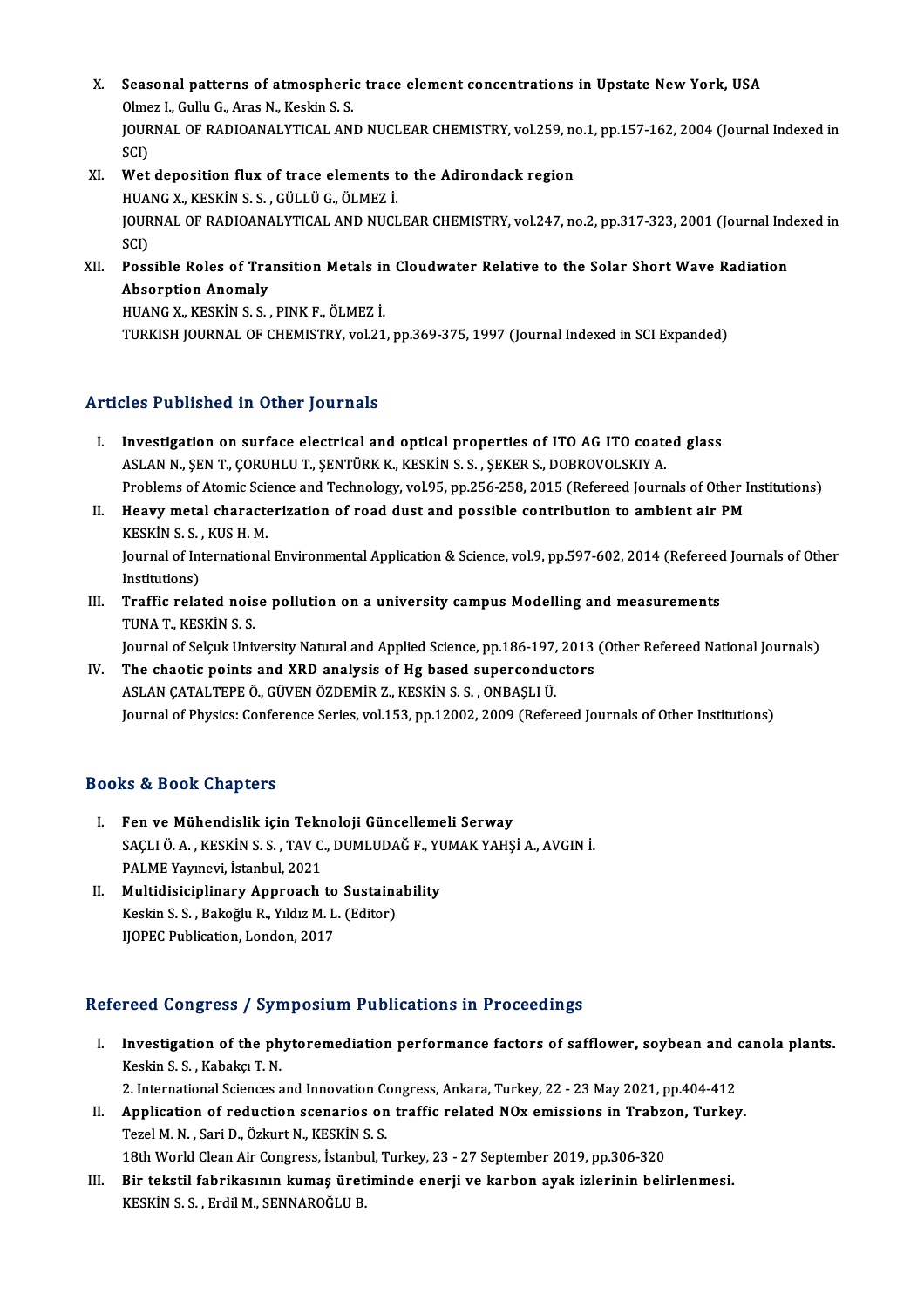VII. Ulusal Hava Kirliliği ve Kontrolü Sempozyumu, Antalya, Turkey, 1 - 03 November 2017<br>Pust effect en enticelly stimulated luminessense desimetry

IV. Dust effect on optically stimulated luminescence dosimetry. VII. Ulusal Hava Kirliliği ve Kontrolü Sempoz<br>Dust effect on optically stimulated lumi<br>Gürdal Ş. O. , KESKİN S. S. , TOMBAKOĞLU M.<br>Eifth International Conference on Bediation

Gürdal S. O., KESKİN S. S., TOMBAKOĞLU M.

Fifth International Conference on Radiation and Applications in various Fields of Research, Budva, KARADAĞ, 12 -<br>16 June 2017, vol.2, pp.55-58 Fifth International Conference on Radiation and Applications in various Fields of Research, Budva, KARADAĞ, 12<br>16 June 2017, vol.2, pp.55-58<br>V. Correlation between NOx and Noise Pollutions Originated from Road Traffic in T

16 June 2017, vol.2, pp.55-58<br>Correlation between NOx and Noise P<br>Tezel M. N. , Sarı D., Özkurt N., KESKİN S. S.<br>2nd INTERNATIONAL CONEERENCE ON CL Correlation between NOx and Noise Pollutions Originated from Road Traffic in Trabzon City, Turkey<br>Tezel M. N. , Sarı D., Özkurt N., KESKİN S. S.<br>2nd INTERNATIONAL CONFERENCE ON CIVIL AND ENVIRONMENTAL ENGINEERING, Nevşehir

Tezel M. N. , Sar<br>2nd INTERNAT<br>2017, pp.2882<br>Evaluation of 2nd INTERNATIONAL CONFERENCE ON CIVIL AND ENVIRONMENTAL ENGINEERING, Nevşehir, Turkey, 8 - 10 May<br>2017, pp.2882<br>VI. Evaluation of Energy and Carbon Footprints of Fabric Production in Turkish Textile Industry: A Case<br>Stud

2017, p<br><mark>Evalua</mark><br>Study<br>Eppir Evaluation of Energy and Carbon Fe<br>Study<br>ERDİL M., SENNAROĞLU B., KESKİN S. S.<br>1th International Conference on Energy Study<br>1th International Conference on Energy and Thermal Engineering, İstanbul, Turkey, 25 - 28 April 2017, pp.481-486<br>1th International Conference on Energy and Thermal Engineering, İstanbul, Turkey, 25 - 28 April 2017, p

ERDİL M., SENNAROĞLU B., KESKİN S. S.<br>1th International Conference on Energy and Thermal Engineering, İstanbul, Turkey, 25 - 28 April 2017, pp.48<br>VII. Approximate dating of a sediment core obtained from Tuz Lake in Tur 1th International<br>Approximate d<br>measurements<br>*v*revin s s cin Approximate dating<br>measurements<br>KESKİN S.S., GÜNER Ö.<br>International Conferenc measurements<br>KESKİN S. S. , GÜNER Ö.<br>International Conference on Environmental Radioactivity, Selanik, Greece, 21 - 25 September 2015<br>Investigation of surface modification and anti-biofilm offest of atmospheria pressure, n

KESKIN S. S. , GÜNER Ö.<br>International Conference on Environmental Radioactivity, Selanik, Greece, 21 - 25 September 2015<br>VIII. Investigation of surface modification and anti biofilm effect of atmospheric pressure non therm International Conference on<br>Investigation of surface r<br>plasma on stainless steel<br>OZEN E. SEN T. KESKIN S. S.

OZEN F., SEN T., KESKİN S. S., ASLAN N., KORACHIM.

- 4th Nanomedicine World Congress and 2nd International NanoBioTechnology Symposium, 8 12 September 2015 IX. Investigation of antimicrobial activity and morphological properties of metal coated textile surfaces 4th Nanomedicine World Congress and 2nd International NanoBioTechnology Symposium, 8 - 12 September 2015<br>Investigation of antimicrobial activity and morphological properties of metal coated textile surfaces<br>ASLAN N., ŞENTÜ Investigation of antimic<br>ASLAN N., ŞENTÜRK K., ŞEI<br>V. , MATSEVICH S. V. , et al.<br>International Conference
	-

ASLAN N., ŞENTÜRK K., ŞEN T., ÇORUHLU T., VARTÜRK İ., ŞEKER S., SHAHIDI S., DOBROVOLSKIY A. M. , TSIOLK<br>V. , MATSEVICH S. V. , et al.<br>International Conference – School on Plasma Physics and Controlled Fusion (ICPPCF-2014), V. , MATSEVICH S. V. , et al.<br>International Conference – School on Plasma Physics and Controlled Fusion (ICPPCF-2014), Ukraine, 15 - 18<br>September 2014 International Conference – School on Plasma Physics and Controlled Fusion (ICPPCF-2014), Ukr<br>September 2014<br>X. Investigation on surface electrical and optical properties of ITO AG ITO coated glass<br>ASLAN N. SENTÜRK K. SEN.T

September 2014<br>Investigation on surface electrical and optical properties of ITO AG ITO coated glass<br>ASLAN N., ŞENTÜRK K., ŞEN T., ÇORUHLU T., VARTÜRK İ., ŞEKER S., SHAHIDI S., DOBROVOLSKIY A., TSIOLKO V. V. ,<br>KESKİN S. S. I<mark>nvestigation on</mark><br>ASLAN N., ŞENTÜR<br>KESKİN S. S. , et al.<br>International Conf ASLAN N., ŞENTÜRK K., ŞEN T., ÇORUHLU T., VARTÜRK İ., ŞEKER S., SHAHIDI S., DOBROVOLSKIY A., TSIOL<br>KESKİN S. S. , et al.<br>International Conference – School on Plasma Physics and Controlled Fusion (ICPPCF-2014), Ukraine, 15<br>

KESKİN S. S. , et al.<br>International Conference – School on Plasma Physics and Controlled Fusion (ICPPCF-2014), Ukraine, 15<br>September - 18 May 2014 International Conference – School on Plasma Physics and Controlled Fusion (ICPPCF-2014), Ukraine<br>September - 18 May 2014<br>XI. Heavy metal characterization of road dust and possible contribution to ambient air PM<br>VECVIN S. S

September - 18 May 20<br>Heavy metal characte<br>KESKİN S. S. , KUŞ H. M.<br>International Environm Heavy metal characterization of road dust and possible contribution to ambi<br>KESKİN S. S. , KUŞ H. M.<br>International Environmental Sciences Symposium of Van (IESSV'14), 4 - 07 June 2014<br>Mineralesisel sensentration trands in

- KESKİN S. S. , KUŞ H. M.<br>International Environmental Sciences Symposium of Van (IESSV'14), 4 (<br>XII. Mineralogical concentration trends in a Tuz Lake sediment core<br>CETIN B. VETKİN B. ADAKÇI Z. KESKİN S. S. International Environmental Sciences Sympo<br>Mineralogical concentration trends in a<br>ÇETİN B., YETKİN R., ADAKÇI Z., KESKİN S. S.<br>2nd International Conference on Environme 2nd InternationalConference onEnvironmentalScience andTechnology (ICOEST2014),14 -17May2014 CETIN B., YETKIN R., ADAKÇI Z., KESKIN S. S.<br>2nd International Conference on Environmental Science and Technology (ICOEST 2014), 14 - 17<br>XIII. Traffic Related Noise Pollution on a University Campus Modeling and Measure
- 2nd International Corn<br>Traffic Related Noi<br>TUNA T., KESKİN S. S.<br>International Confore Traffic Related Noise Pollution on a University Campus Modeling and Measurements<br>TUNA T., KESKİN S. S.<br>International Conference on Environmental Science and Technology (ICOEST 2013), 18 - 21 June 2013, pp.186-<br>197

TUN<br>Inter<br>197<br>Surf XIV. Surface characterization of chitosan POE levan ternary blend films

SENNAROĞLU BOSTAN M., MUTLU E., KAZAK H., KESKİN S. S., TOKSOY ÖNER E., EROĞLU M. S. Surface characterization of chitosan POE levan ternary blend films<br>SENNAROĞLU BOSTAN M., MUTLU E., KAZAK H., KESKİN S. S. , TOKSOY ÖNER E., EROĞLU M. S.<br>The 4th International Symposium on Surface and Interface of Biomateri

## XV. Indoor air PM mass and elemental concentrations in a selected hospital<br>KESKIN S.S., KILIC S. The 4th International<br>Indoor air PM mass<br>KESKİN S.S., KILIÇ S.<br>Second International

Second International Conference on Air Pollution and Control (CAPAC-II), Turkey, 19 - 23 September 2011

KESKİN S. S. , KILIÇ S.<br>Second International Conference on Air Pollution and Control (CAPAC-II), Turkey, 19 - 23 September 2011<br>XVI. Thermo mechanical and spectroscopic characterization of chitosan POE levan ternary bl Second International<br>Thermo mechanica<br>bioactive coatings<br>SENNAROČI U POST/ Thermo mechanical and spectroscopic characterization of chitosan POE levan tern:<br>bioactive coatings<br>SENNAROĞLU BOSTAN M., MUTLU E., KAZAK H., KESKİN S. S. , TOKSOY ÖNER E., EROĞLU M. S.<br>The 4th International Sumpesium on S

bioactive coatings<br>SENNAROĞLU BOSTAN M., MUTLU E., KAZAK H., KESKİN S. S. , TOKSOY ÖNER E., EROĞLU M. S.<br>The 4th International Symposium on Surface and Interface of Biomaterials, 24 - 28 September 2013